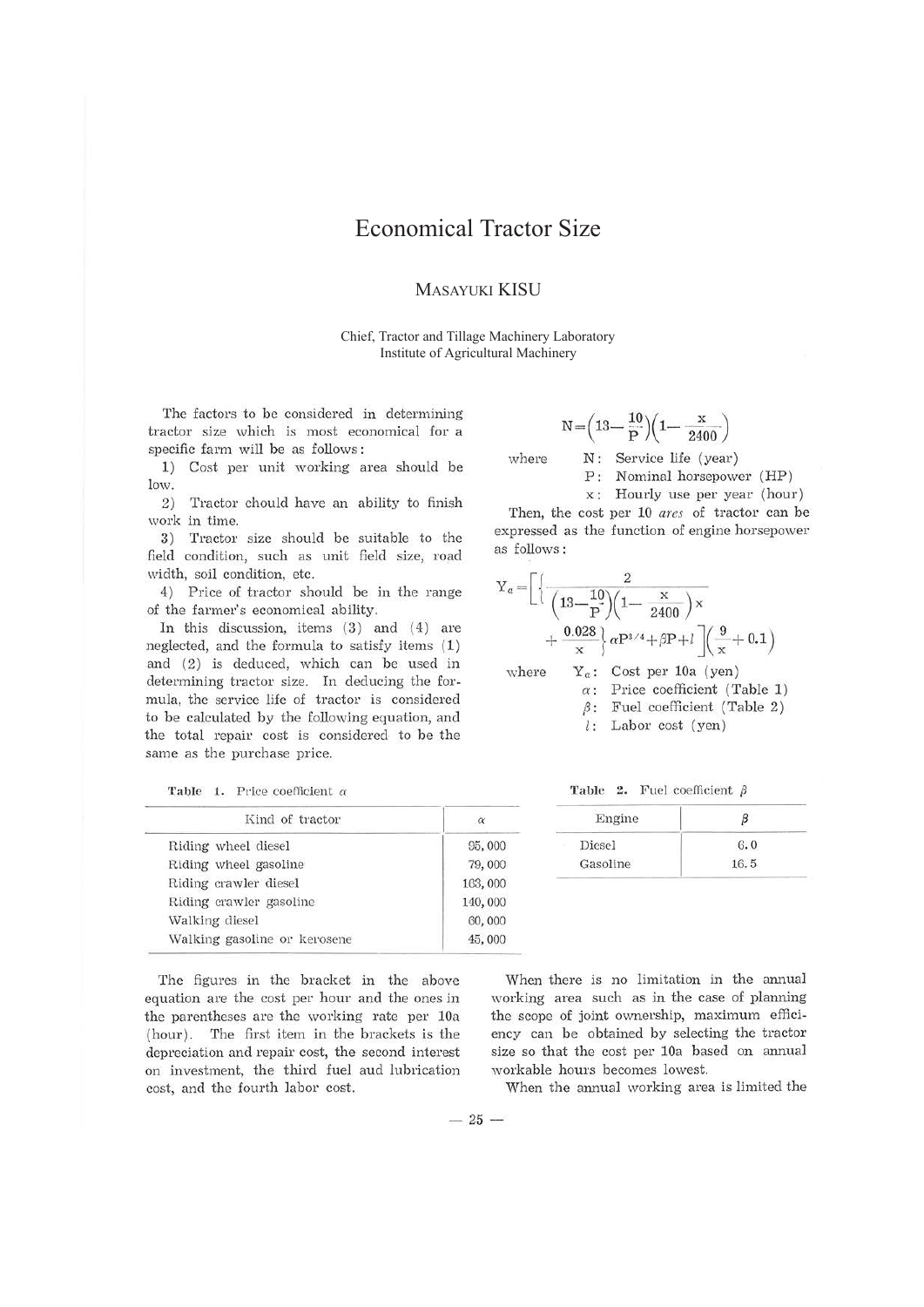smallest tractor that can perform the work is most economical.

In the case of custom work, the tractor size that maximum annual net profit is obtainable is the best even if the cost per 10a is high.

The conclusion derived from the above equation are as follows :



Fig. 1. Cost per 10a of riding wheel diesel tractor (labor cost per hr. : O yen)

## **Economical size of wheel diesel tractor**

The cost per 10a becomes minimum at a certain engine horsepower when the annual hourly use is limited  $(Fig. 1)$ . In the case of riding wheel diesel which is used 300 to 600 hours per year, the tractors in the range of 20 to 40 HP and 40 to 50 HP will be economical when the hourly labor cost *is* O and 200 yen respectively. There will be no effect on reducing cost by using the tractor larger than 50 HP.

When the annual areal use is limited, the smaller the engine horsepower, the less the cost per unit area. In this case the lower limit of engine horsepower is decided by the annual workable hours. The engine horsepower which is most economical in each case is shown in Table 3.

The tractor cost per unit area is, of course, less when the annual hourly use is increased. However, there is little effect even if the tractor *is* used more than 600 hours per year. Similarly, there is little effect even if the tractor is used more than 100 ha.

The cost per unit area increases linearly with labor cost, and the rate of increase is smaller when the engine horsepower *is* large.

In the case of 300 hours of annual use, these will be little effect even if the tractor of more than 30, 40 and 70 HP is used when the hourly labor cost is 200, 500 and 1,000 yen respectively (Fig. 2).

| Annual<br>Area<br>use | hr<br>100                     | 200  | 300 | 600 | 1000   |
|-----------------------|-------------------------------|------|-----|-----|--------|
| ha<br>5               | HP<br>4.7                     | 2, 3 |     |     |        |
| 10<br>- -             | 10                            | 4.7  | 3.1 |     |        |
| $20\,$                | $\overline{22}$<br>$\alpha$ . | 10   | 6.4 |     |        |
| 30                    | 39                            | 15   | 10  | 4.7 |        |
| 50                    |                               | 30   | 18  | 8.1 | 4.7    |
| 100                   |                               |      | 45  | 18  | 10     |
| 200                   |                               |      |     | 45  | $22\,$ |

Table 3, Minimum cost engine horsepower by annual hourly use when working area is limited.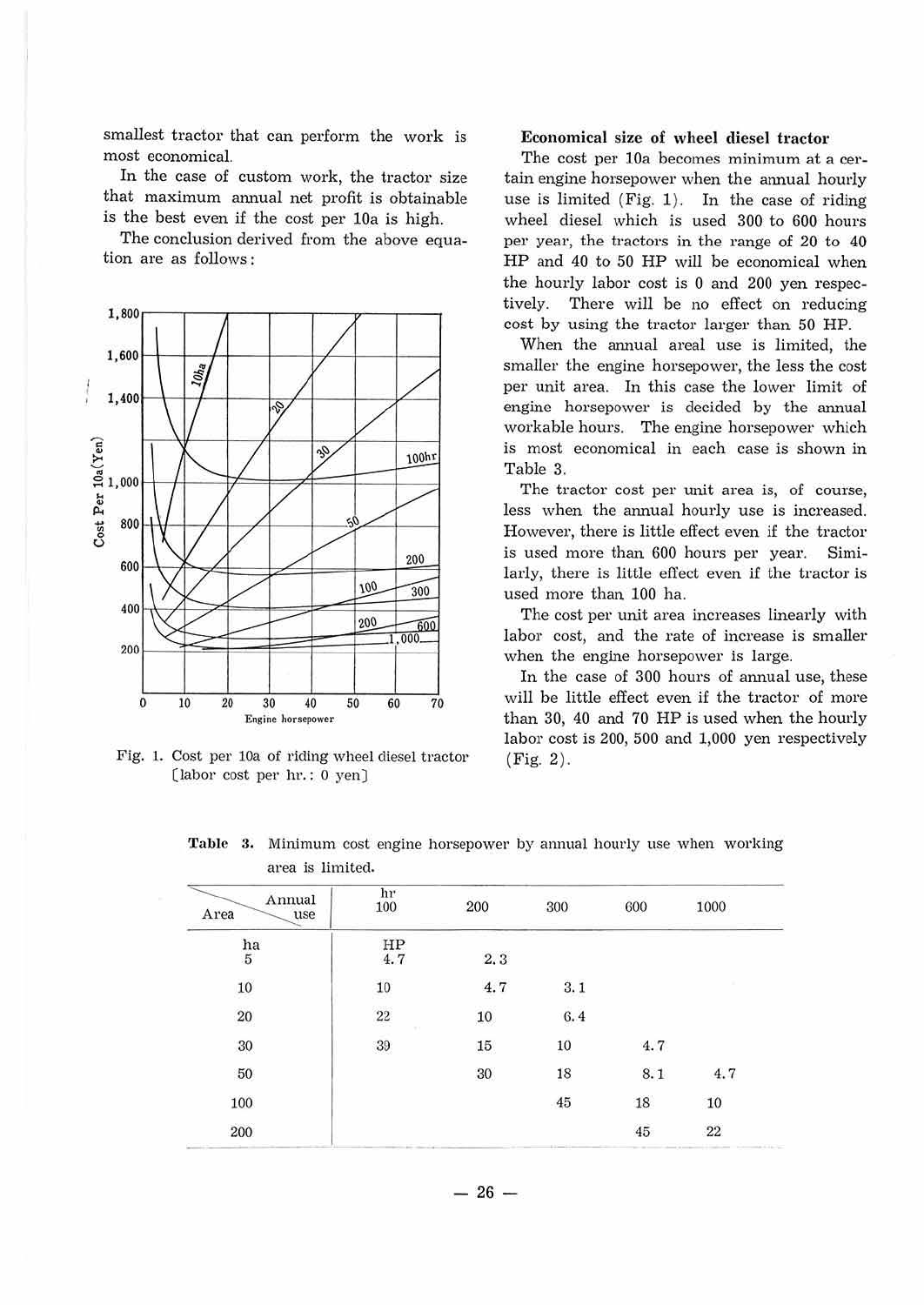

Fig. 2. Effect of labor cost [riding wheel diesel]

When the annual areal use is 50 ha, the smaller the tractor, the less the cost per unit area where the hourly labor cost is 0 yen. When the hourly labor cost is 200, 500 and 1,000 yen the cost will be least in the range of 12, 18 and 29 HP respectively.

#### Comparison of diesel and gasoline

Comparing the diesel and the gasoline riding wheel tractor, gasoline is economical in the tractor smaller than 70HP when the annual use is 100 hours, but diesel is economical in every size of tractor when the annual use is more than  $200$  hours (Fig. 3).

When the annual areal use is 10 ha, the gasoline tractor is more economical, but diesel



Fig. 3. Critical line of diesel and gasoline riding tractor [annual hourly use limited]

tractor of less than 13 and 27 HP is superior when the annual use is 20 and 30 ha respectively, and is superior in all horsepower when the annual use is  $50$  ha (Fig. 4).



Fig. 4. Critical line of diesel and gasoline riding tractor [annual working area limited]

#### Economical size of walking tractor

In the case of the walking tractor which is used more than 200 hours per year, there will be little effect on reducing the cost even if the tractor larger than 10 HP is used when the



Fig. 5. Cost her 10a of walking diesel tractor [labor cost per hr.: 0 yen]